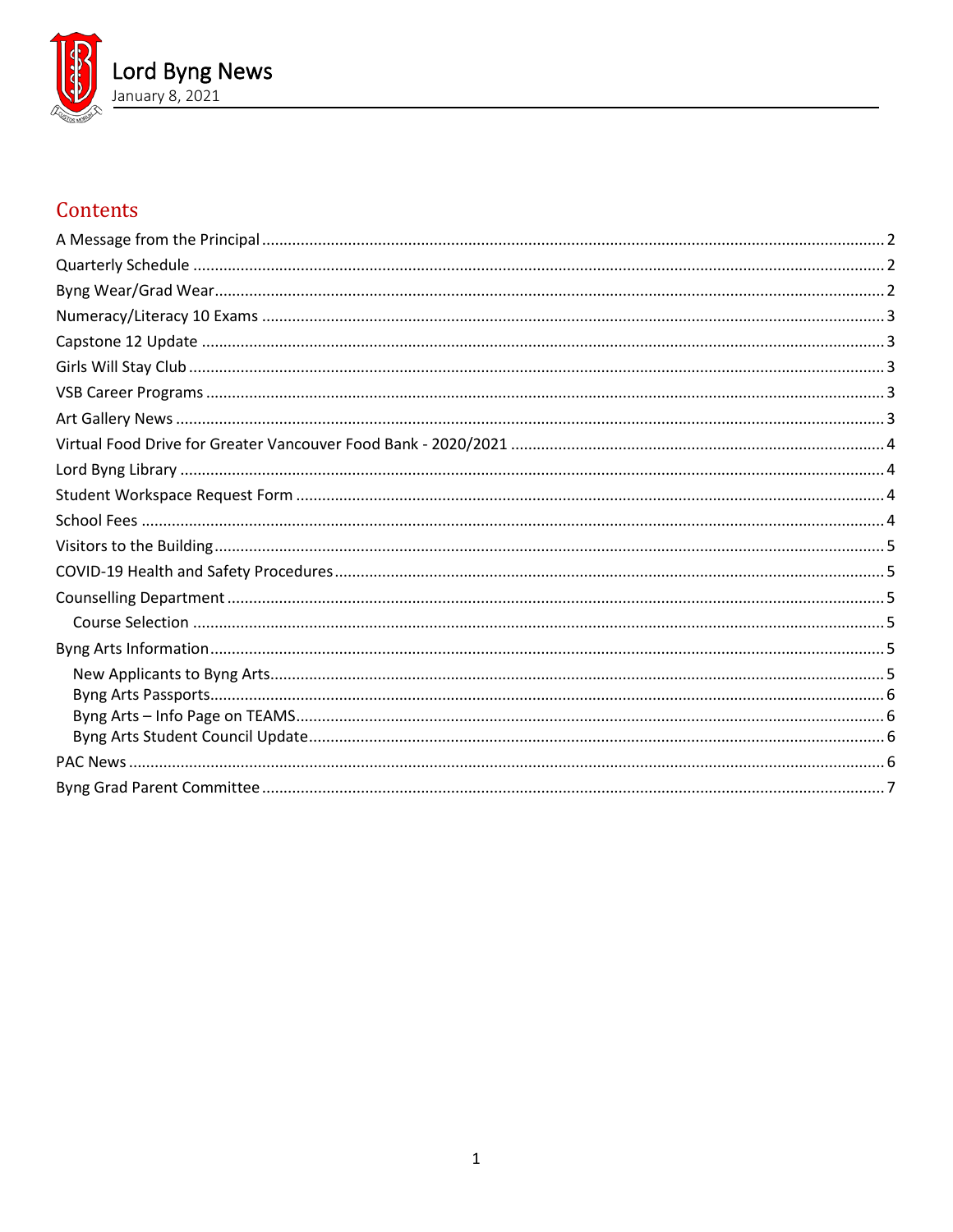### <span id="page-1-0"></span>**A Message from the Principal**

Dear Lord Byng Parents, Students and Community Members,

As we conclude the first week of instruction after a much needed Winter Break holiday I would to thank all our staff for beginning the year with a new found energy. The year brings with it the promise of a new start and an opportunity to begin to dream of the end of the pandemic which hopefully will be our lasting memory of 2021.

Staff this week had the opportunity to meet directly face to face with students for the first time since December 2020 and it was a joyful experience to watch as our students came back to school. As always, our health and safety guidelines remain as our top priority and are vital to maintaining the well being of our staff, students, and community members. I would like to commend all our students for once again wearing masks, respecting the important distancing guidelines, and continuing to assist us after school ends by dispersing quickly from the school grounds.

This week teachers will be updating their reporting for the midpoint of Q2 with updates available next week for parents and students in MyEd. I would also like to thank all you for the kind words and cards that you gave us at the end of the year and look forward to working with you all in another exciting year of teaching and learning!

Have a restful, safe weekend,

Mr. Wilmann

#### <span id="page-1-1"></span>**Quarterly Schedule**

Your D2(P2) class will be face to face the week of January 11<sup>th</sup> and your D2(P1) class will be remote. See rotation schedule: [Student F2F Rotation Calendar.](https://www.vsb.bc.ca/repository/SBAttachments/8e11130a-23bc-4157-9294-1c252018cc4d_STUDENTF2FandRemoteBlockCalendar2020-2021.pdf)

#### <span id="page-1-2"></span>**Byng Wear/Grad Wear**

LAST CHANCE 1 WEEK SALE from Wednesday, January 6<sup>th</sup> to Thursday, January 14<sup>th</sup>!

Announcing one last chance to order Byngwear and Gradwear school logo clothing apparel! Due to a number of student requests, a second chance to order a variety of clothing options such as hoodies and sweatpants with school colours and logos is available to both Undergraduate and Grad students. Grades 8 to 11 students have an array of clothing merchandise options to purchase as BYNGWEAR while Grade 12 students also have similar items only with special Graduation insignias on them available as GRADWEAR.

Order forms may also be accessed by downloading the online order form PDF from the school website (to the left under resources) *or* paper order forms can be obtained from Mr. Johnston in Room 309.

Online payment through [School Cash Online](https://vsb.schoolcashonline.com/) or cheque payments may be used. However, Cheque payments MUST be dropped off to the Grad sponsor Mr. Johnston in Room 309 not in the Main Office please.

Students may see Mr. Johnston in Room 309 to try on sizing with safety protocols practiced.

Purchased items should be available for pick-up later this month as this sale has a much shorter return timeline than the fall sale.

This is the last chance to order Byngwear or Gradwear this year and the sale ends on January 14<sup>th</sup>.

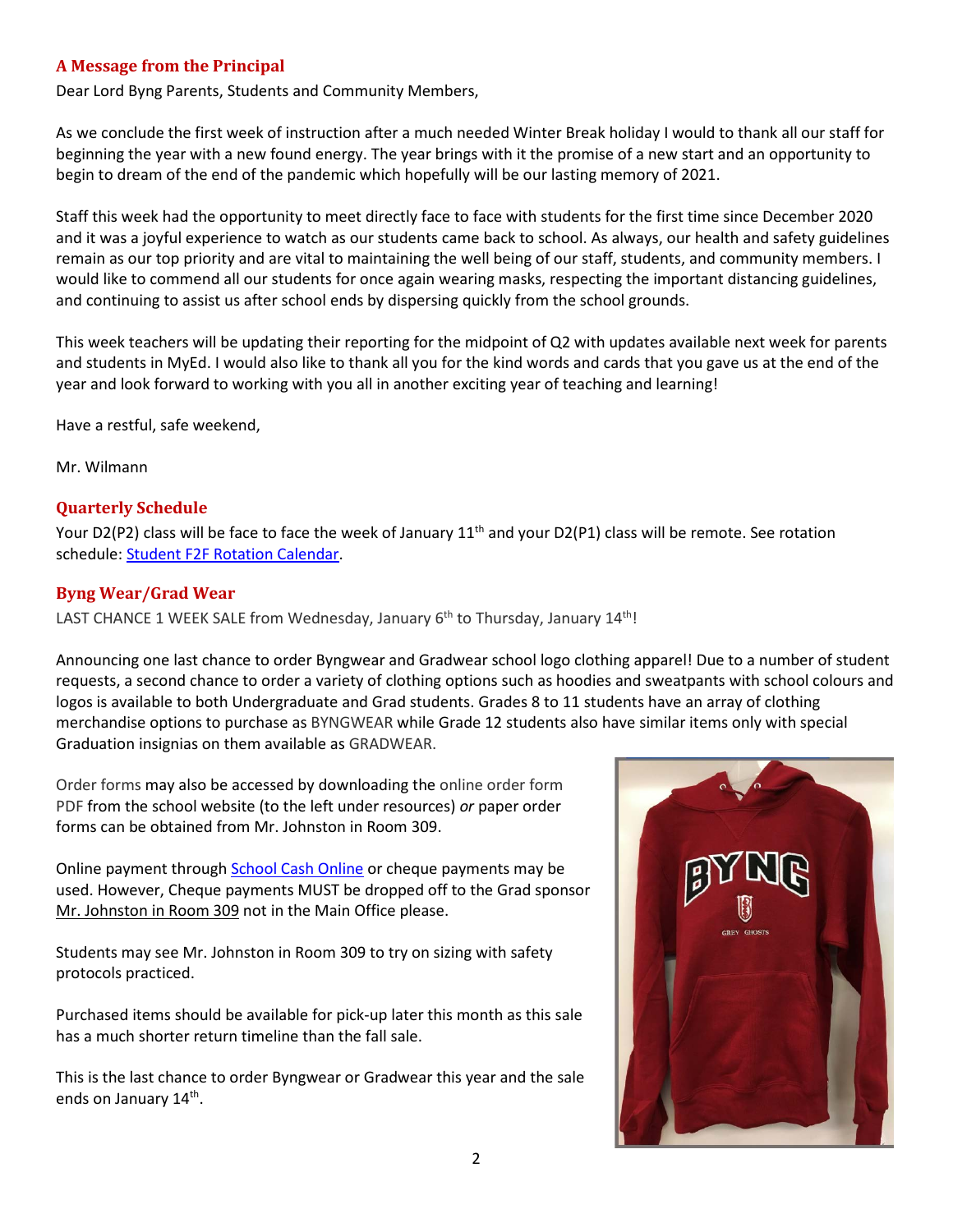# <span id="page-2-0"></span>**Numeracy/Literacy 10 Exams**

Our Numeracy 10 exam will be taking place during the week of January 25th - 29th, 2021 for all Grade 10 students as well as some Grade 12 students who have not yet written.

- Click [here](https://www.vsb.bc.ca/schools/lord-byng/About-Us/Publications/Documents/Exam%20Schedule%201%20for%20Students%20-%20Jan%202021%20-%20Numeracy.pdf) to find the Numeracy 10 Exam schedule for January 25th 29th, organized by your face-toface block 2-1 class.
- The Numeracy 10 exam is a graduation requirement.
- There will be an opportunity for Grade 11/12 students to register to write or re-write the Numeracy 10 Exam during the final session on June 14th - 23rd.
- For more information about the Numeracy 10 exam, including helpful tips and practice questions, [please click here.](https://curriculum.gov.bc.ca/provincial/grade-10-numeracy-assessment)

Our Literacy 10 Exam will be offered during the week of April 12th - 16th, 2021.

- The detailed April 12th 16th exam schedule will be shared in the Spring.
- The Literacy 10 Exam is a graduation requirement. The current grad class of 2021 is exempt from the Literacy 10 Exam graduation requirement.
- There will also be an opportunity for Grade 11 students to register to re-write the Literacy 10 Exam during the final session during June 14th - 23rd.
- For more information about the Literacy 10 exam, including helpful tips and practice questions, please [click here.](https://curriculum.gov.bc.ca/provincial/grade-10-literacy-assessment)

# <span id="page-2-1"></span>**Capstone 12 Update**

There will be an important Capstone Information Evening hosted by PAC by Zoom on Wednesday January 13<sup>th</sup> at 7pm. Parents and students are encouraged to submit their questions in advance by clickin[g here.](https://docs.google.com/forms/d/e/1FAIpQLSd8tmmF-3H-um6d7kkjuqytS9_03l6_tR69dRR1DoeGpRkRXg/viewform?usp=sf_link) Grade 12 parents will be sent an email next week with the login information.

# <span id="page-2-2"></span>**Girls Will Stay Club**

The Girls Will Stay Club would like to say thank you again for all the kind support. We raised over \$1500 and we could not be more happy! We want to announce the three winners of the raffle. Enjoy your treats!!! Thank you all! Marshall Wilcox Finlay Buder Tina Bao

# <span id="page-2-3"></span>**VSB Career Programs**

Are you a grade 10 or 11 student considering a career in the **skilled trades**, **technology**, or **health care**? Then you need to know more about what VSB Career Programs has to offer! Students who apply could get a headstart on career training and the school district pays the tuition. That's right, **free tuition** and a chance to get started early on training or an apprenticeship while still graduating on-time.

For more information about what VSB Career Programs has to offer, visit [http://bit.ly/cp\\_tv,](http://bit.ly/cp_tv) or speak to a school counsellor.

# <span id="page-2-4"></span>**Art Gallery News**

Happy New Year. Welcome Back. Call for new Art Work for the next show in the Gallery.

Get your drawings, paintings, photos, and sculptures ready. We will be switching the show the week of January  $18^{th}$ . All students are invited to submit their work to the Gallery office or to the Art Rooms on the second floor on the 18<sup>th</sup> and  $19<sup>th</sup>$ . Please write your name on the back of your work so we know who you are when it comes to returning the work. Artists who have work currently on display should pick up their work in the Gallery that week as well.

Remember, you can't get smART without ART! Stay creative.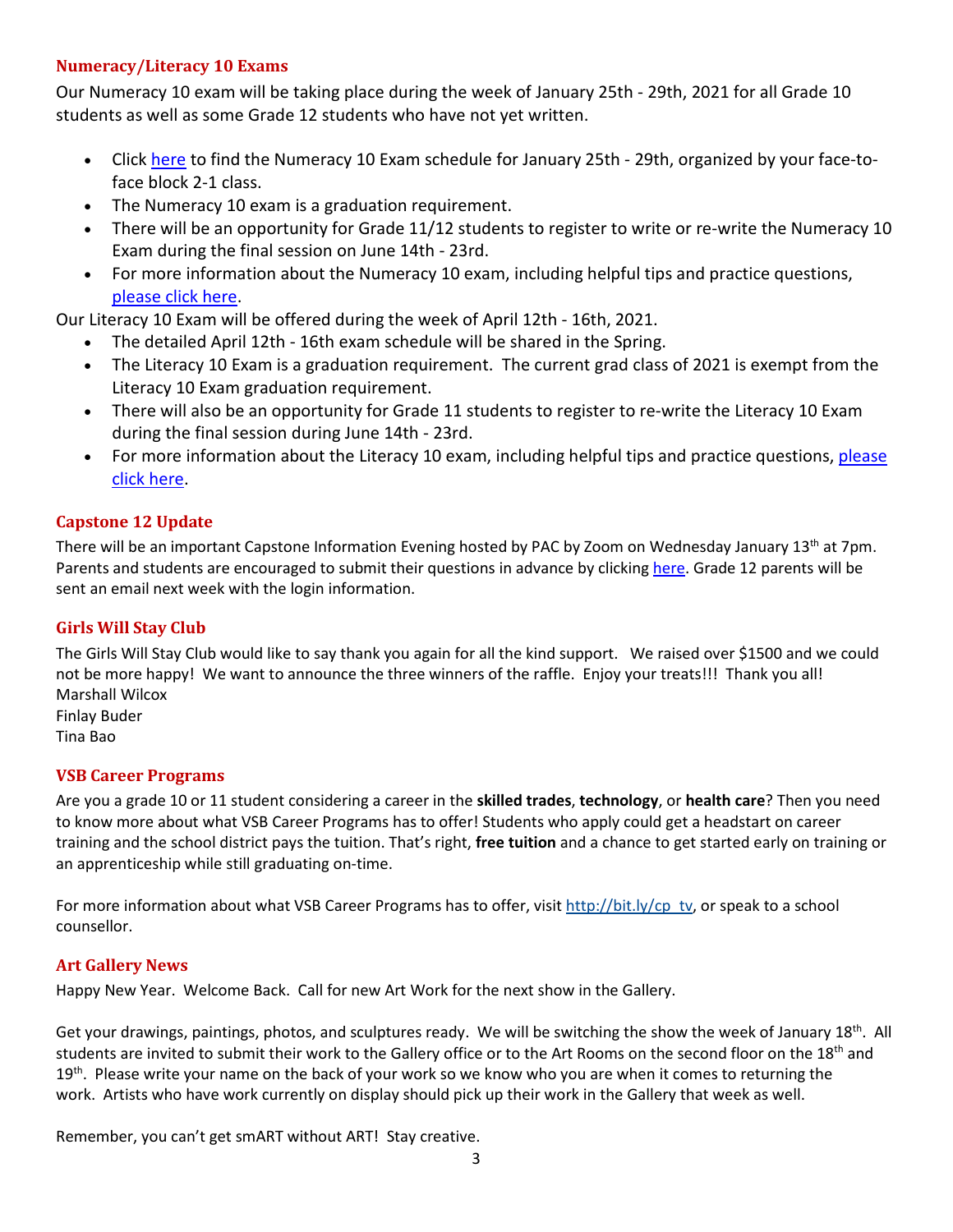### <span id="page-3-0"></span>**Virtual Food Drive for Greater Vancouver Food Bank - 2020/2021**

It's that time of year again, when Lord Byng Student Council collects money for the Greater Vancouver Food Bank! Please donate anything you can to help those in need this holiday season! So far we have raised over \$4000!

Greater Vancouver Food Bank:

For every dollar raised, the Greater Vancouver Food Bank can double the purchase of local, fresh and healthy food because of our buying power and strong relationships with farmers and retailers.

<span id="page-3-1"></span>Click [here](https://vsb.schoolcashonline.com/Fee/Details/47366/196/False/True) to donate!

#### **Lord Byng Library**

The library has had great success in getting books out to students even through these difficult times. Please encourage your child to request books to read through the entire school year as a focus on literacy is integral to learning. It is also important that students take a break from being online all the time and just read a good book. PLEASE READ!!!!

Students are encouraged to access *lordbynglibrary.weebly.com* to browse the catalogue. There is a BOOK REQUEST FORM button that allows students to enter information on how Ms. Rezler can locate them when they are at school in order for the books to be delivered to them during that class. Additionally, there is a BOOK REQUEST FORM on the library door for students to fill out with a red folder for the drop off of the form.

Ms. Rezler is happy to help with book recommendations as well as research for assignments. Please email her if your student has any questions or would like some support from the library on their schoolwork.

#### <span id="page-3-2"></span>**Student Workspace Request Form**

Students that are requiring a workspace for Quarter 2 must complete this [form](https://forms.office.com/Pages/ResponsePage.aspx?id=WC6KCzB7CEq6t9dVWeDjpcU6_SJBxJFAvnYu4EP3zdBUOE1DMDQwUkREWVY5NDZHTTI4Nk4wMzM5VC4u) to reserve a space. Please note that space is limited and only students that are registered for a workspace can occupy a dedicated workspace and must always follow the following health and safety requirements:

- 1. Always remain 2 meters apart.
- 2. Hands must be cleaned before sitting.
- 3. Masks must always be worn.
- 4. Food and drink are not allowed in this area.
- 5. Students must not share equipment.
- 6. Students must clean off desk after use.
- 7. Students can only sit in designated seating.

Dedicated locations for these working areas are:

- 1. The Upper Mezzanine (outside of library)
- 2. Art Gallery
- 3. Art Gallery Foyer (Crown Street Entrance)

#### <span id="page-3-3"></span>**School Fees**

Click [here](https://vsb.schoolcashonline.com/) to pay for the 2020-2021 School fees and Supplemental fees.

If you haven't registered to School Cash Online, please follow the instructions below:

Step 1: Clic[k here](https://vsb.schoolcashonline.com/)

Step 2: Register by selecting the "Get Started Now" and following the steps.

Step 3: After you receive the confirmation email, select the "click here" option, login in and add each of your children to your household account.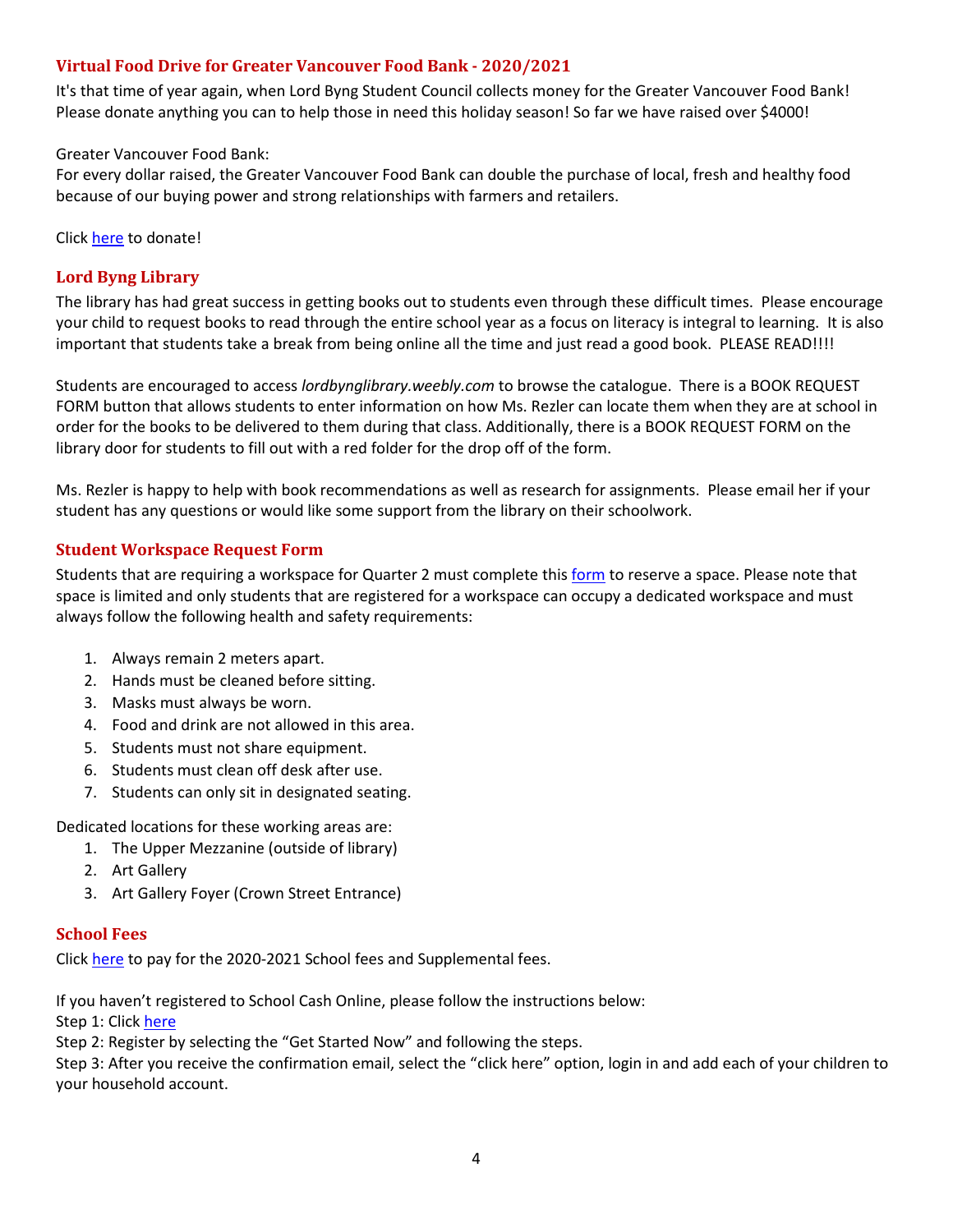### <span id="page-4-0"></span>**Visitors to the Building**

The school building remains closed to the general public. Access by parents is by appointment only, approved directly by the Principal or Vice Principal, and for essential school business or on an emergency basis only. All other communication and business will occur via phone, virtual meeting, or email.

### <span id="page-4-1"></span>**COVID-19 Health and Safety Procedures**

Thank you to all students and staff for completing the [Daily Health](https://www.vsb.bc.ca/repository/SBAttachments/8e11130a-23bc-4157-9294-1c252018cc4d_DailyHealthAssessment-Student_Sept15003.pdf) 

[Assessment](https://www.vsb.bc.ca/repository/SBAttachments/8e11130a-23bc-4157-9294-1c252018cc4d_DailyHealthAssessment-Student_Sept15003.pdf) every day as part of our daily routine before entering our building. Thank you as well for discussing as a family the importance of maximizing physical distance, minimizing physical contact, wearing masks, and practicing proper hand hygiene and respiratory etiquette. All schools in the Vancouver School District have detailed procedures and protocols in place to do so. Thank you again to all students, families, and staff for your ongoing efforts to help keep Lord Byng safe.

# Key Messages for Staff and Students

- · Maximize physical distance
- · Minimize physical contact
- Proper hand hygiene
- Proper cough and sneeze etiquette
- Wearing masks
- Entry, exit, hallways and stairwell traffic flow
- Completing the daily health check and not coming to school if you are sick



#### <span id="page-4-2"></span>**Counselling Department**

Counsellors have been assigned to students by their last name (for all grades):

| A to Gr | Mr. R. Greenshields rgreenshields@vsb.bc.ca                 |
|---------|-------------------------------------------------------------|
| Gs to L | Ms. J. Radic <i>iradic@vsb.bc.ca</i>                        |
| M to Te | Mr. R. Rymer rrymer@vsb.bc.ca (Ms. Smith is currently away) |
| Tf to Z | Ms. Birsan ibirsan@vsb.bc.ca                                |

#### <span id="page-4-3"></span>*Course Selection*

Happy New Year! We want to wish everyone best wishes for the new 2021 Year.

Our course selection presentation for all the students will be happening on February 17 during period 1-3 in A/Flex A and B/Flex B. All the students will have an opportunity to hear the presentation and ask questions. Mr. Rymer will be addressing grade 8s, Mr. Greenshields will talk to grade 9s, Ms. Birsan will meet with grade 10s and Ms. Radic will present to grade 11s. In addition to this, we will have a parent presentation on January 20 through Zoom platform (PAC will have more details on this event). We hope to see many of you then. We are continuing to work on our Course Planning page on our school website, so please feel free to check that out as well: [https://www.vsb.bc.ca/schools/lord](https://www.vsb.bc.ca/schools/lord-byng/Guidance-and-Support/Course-Planning/Pages/Default.aspx)[byng/Guidance-and-Support/Course-Planning/Pages/Default.aspx.](https://www.vsb.bc.ca/schools/lord-byng/Guidance-and-Support/Course-Planning/Pages/Default.aspx) Thank you for all your support. As always feel free to reach out to us, we are here to help and work together.

# <span id="page-4-4"></span>**Byng Arts Information**

#### <span id="page-4-5"></span>*New Applicants to Byng Arts*

Thank you to everyone who submitted their Byng Arts applications. We are beginning our review of the information and will post additional updates later this month.

Consult our website for the most up to date information:<http://byng2.vsb.bc.ca/byngarts/>

If you have additional questions, contact us a[t byngarts@vsb.bc.ca.](mailto:byngarts@vsb.bc.ca) Your emails will be reviewed when we return from winter break. We will not be responding to questions during the holidays.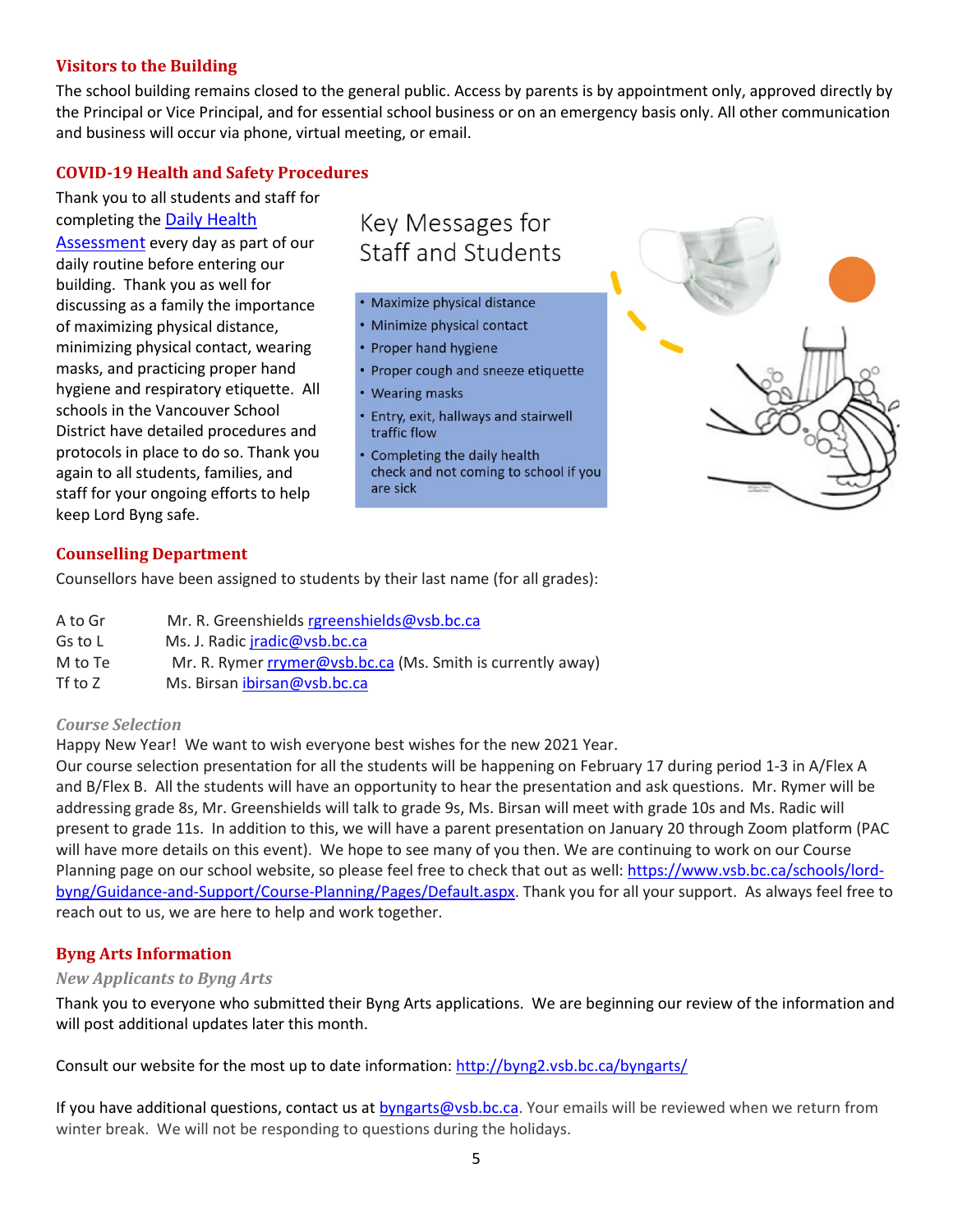#### <span id="page-5-0"></span>*Byng Arts Passports*

# PASSPORT SITE [\(http://passport.lordbyng.net/\)](http://passport.lordbyng.net/)

The Byng Arts Passport site is designed encourage participation within the Byng Art program, to record your interactions with the arts outside of school, and to bring us together as a community of artists, actors, musicians, film makers, singers, and writers.

Passports are reviewed twice a year and the first review is being delayed until the week after Valentine's Day in February we want you to have a minimum of five achievements unlocked. So, get started right away, without delay.

### <span id="page-5-1"></span>*Byng Arts – Info Page on TEAMS*

<span id="page-5-2"></span>Please use the Team site to keep up with new information for Byng Arts.

# *Byng Arts Student Council Update*

#### **Meeting Highlights for January 7, 2021**

- Things to get excited about
	- o New house channels in Teams Everyone has been added to a private Common Room for their House to collaborate in the House Cup Games.
	- o The Cypher and House Cup Games will start this month
- Important information:
	- o Committee meetings back this coming Wednesday
	- $\circ$  Passports are due but the date has been pushed back to the week after Valentine's Day.
	- o There will be a tally before passports close
	- o Our individual house logos will be uploaded soon
	- $\circ$  Congratulations to Jane Zhang her logo was chosen for the Student Council logo
- Final thoughts:
	- o We need your help we need volunteers for the SGN broadcast.
		- **•** Writers
		- Camera Crew
		- Actors/In front of camera performers
		- **•** Production designers
	- o Goal: one broadcast a month, first one at the end of Quarter 2
	- $\circ$  Let's get excited about this initiative so we can post our first video this month

Here's to a happy and healthy 2021!

Thank you to everyone who contributed their ideas and energy.

<span id="page-5-3"></span>Sincerely, your council executive, Theo, Megan, Sarah, and Camille.

#### **PAC News**

Wow, our final numbers are in from our annual fundraising campaign and collectively we have raised over \$35,000 – thank you! The support is very much appreciated and will ensure that all projects are fully funded. More details about these PAC funded initiatives will be included in future newsletters.

Please join us for our next regular PAC meeting on Wednesday, January 20<sup>th</sup>. We encourage parents to submit questions in advance through the lin[k here.](https://docs.google.com/forms/d/e/1FAIpQLScn1gDOp0fMB8EMvlfbF94C3a8Hp_r7QtE-9JFwaoH27xz7oA/viewform?usp=sf_link)

For any PAC related matters please email us at **lordbyngschoolpac@gmail.com**.

Thanks for your support!

Lord Byng PAC